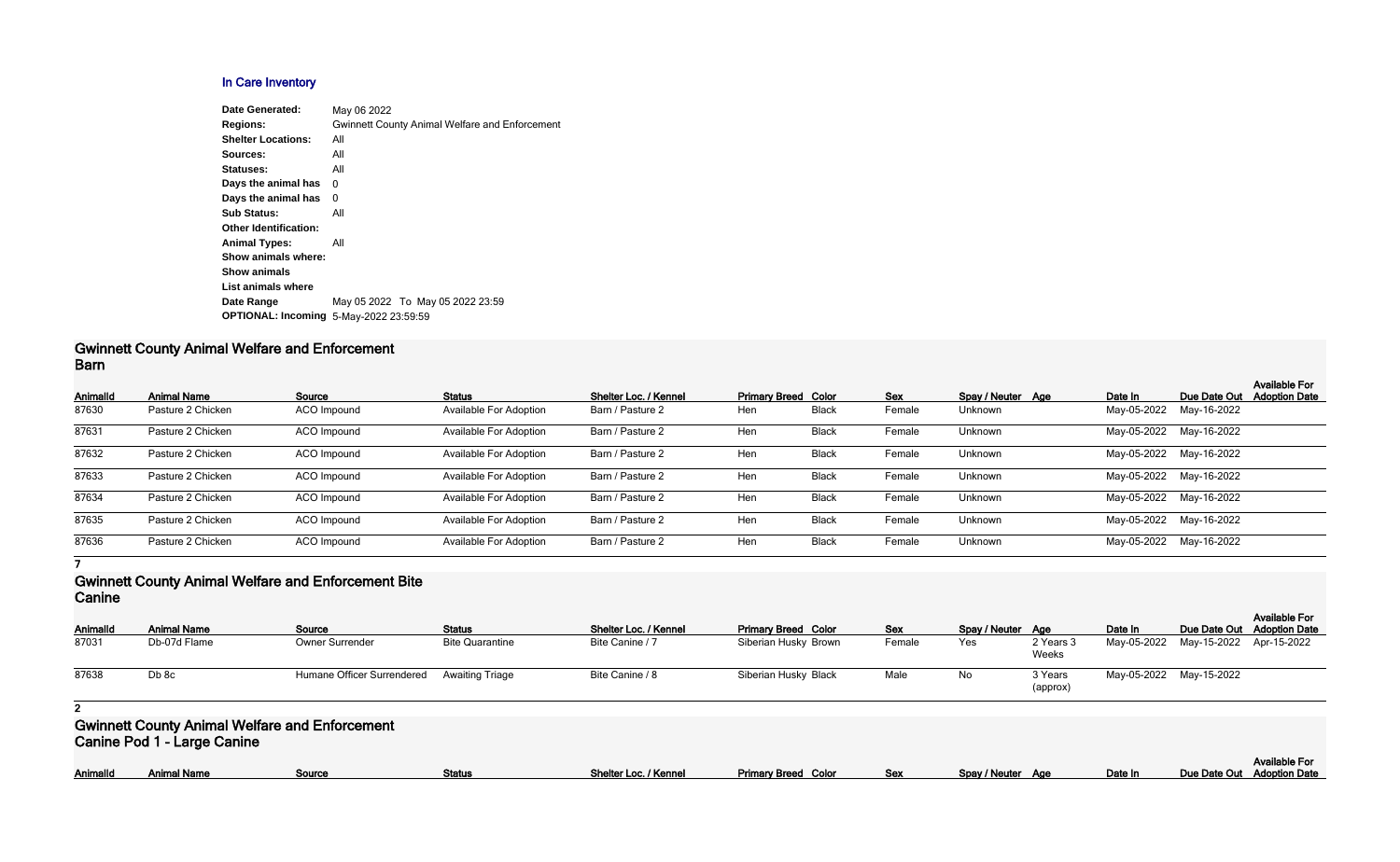| 87298               | Pen 102 Spork                    | Owner Surrender                                       | Available For Adoption                                  | Canine Pod 1 - Large Canine / Boxer<br>102 |                                     | <b>Brown</b>       | Male          | Yes                     | 2 Years 2<br>Weeks             |                        | May-05-2022 May-05-2022 May-05-2022 |                                                    |
|---------------------|----------------------------------|-------------------------------------------------------|---------------------------------------------------------|--------------------------------------------|-------------------------------------|--------------------|---------------|-------------------------|--------------------------------|------------------------|-------------------------------------|----------------------------------------------------|
| 87627               | Pen 108 Yugi                     | ACO Impound                                           | Available For Adoption                                  | Canine Pod 1 - Large Canine /<br>108       | German<br>Shepherd                  | Brown              | Male          | Unknown                 |                                | May-05-2022            | May-15-2022                         | May-17-2022                                        |
| 2 <sub>1</sub>      |                                  |                                                       |                                                         |                                            |                                     |                    |               |                         |                                |                        |                                     |                                                    |
|                     |                                  | <b>Gwinnett County Animal Welfare and Enforcement</b> |                                                         |                                            |                                     |                    |               |                         |                                |                        |                                     |                                                    |
|                     | Canine Pod 2 - Large Canine      |                                                       |                                                         |                                            |                                     |                    |               |                         |                                |                        |                                     |                                                    |
|                     |                                  |                                                       |                                                         |                                            |                                     |                    |               |                         |                                |                        |                                     | <b>Available For</b>                               |
| Animalld            | <b>Animal Name</b>               | Source                                                | <b>Status</b>                                           | Shelter Loc. / Kennel                      | <b>Primary Breed Color</b>          |                    | <b>Sex</b>    | Spay / Neuter Age       |                                | Date In                | Due Date Out                        | <b>Adoption Date</b>                               |
| 76189               | Pen 132 Silk                     | <b>ACO</b> Impound                                    | Available For Adoption                                  | Canine Pod 2 - Large Canine /<br>132       | Pit Bull                            | Red                | Male          | No                      | 4 Years 7<br>Months 2<br>Weeks | May-05-2022            | May-15-2022                         | Oct-24-2020                                        |
|                     |                                  |                                                       |                                                         |                                            |                                     |                    |               |                         |                                |                        |                                     |                                                    |
|                     | Canine Pod 4 - Large Puppy       | <b>Gwinnett County Animal Welfare and Enforcement</b> |                                                         |                                            |                                     |                    |               |                         |                                |                        |                                     |                                                    |
| AnimalId            | <b>Animal Name</b>               | Source                                                | <b>Status</b>                                           | Shelter Loc. / Kennel                      | <b>Primary Breed Color</b>          |                    | Sex           | Spay / Neuter Age       |                                | Date In                | Due Date Out                        | <b>Available For</b><br><b>Adoption Date</b>       |
| 87640               | Lola Pen 188                     | ACO Impound                                           | <b>Awaiting Triage</b>                                  | Canine Pod 4 - Large Puppy /<br>188        | Labrador                            | White              | Female        | Unknown                 | 2 Years                        | May-05-2022            | May-05-2022                         |                                                    |
|                     |                                  |                                                       |                                                         |                                            |                                     |                    |               |                         |                                |                        |                                     |                                                    |
|                     | <b>Neglect Canine Annex</b>      | <b>Gwinnett County Animal Welfare and Enforcement</b> |                                                         |                                            |                                     |                    |               |                         |                                |                        |                                     |                                                    |
| Animalld            | <b>Animal Name</b>               | Source                                                | <b>Status</b>                                           | Shelter Loc. / Kennel                      | <b>Primary Breed Color</b>          |                    | Sex           | Spay / Neuter Age       |                                | Date In                |                                     | <b>Available For</b><br>Due Date Out Adoption Date |
| 87637               | Nd <sub>8</sub>                  | Humane Officer Surrendered                            | <b>Awaiting Triage</b>                                  | Neglect Canine Annex / Nd-08               | Siberian Husky Black                |                    | Female        | Unknown                 | 3 Years<br>(approx)            | May-05-2022            | May-15-2022                         |                                                    |
|                     |                                  |                                                       |                                                         |                                            |                                     |                    |               |                         |                                |                        |                                     |                                                    |
|                     | <b>Neglect Feline/ Maternity</b> | <b>Gwinnett County Animal Welfare and Enforcement</b> |                                                         |                                            |                                     |                    |               |                         |                                |                        |                                     |                                                    |
|                     |                                  |                                                       |                                                         |                                            |                                     |                    |               |                         |                                |                        |                                     | <b>Available For</b>                               |
| Animalld            | <b>Animal Name</b><br>$Nf-11$    | Source<br>Humane Officer Surrendered                  | <b>Status</b><br><b>Awaiting Triage</b>                 | Shelter Loc. / Kennel                      | <b>Primary Breed Color</b>          | <b>Seal Point</b>  | Sex<br>Female | Spay / Neuter Age<br>No | 10 Weeks                       | Date In<br>May-05-2022 | Due Date Out                        | <b>Adoption Date</b>                               |
| 86658               |                                  |                                                       |                                                         | Neglect Feline/ Maternity / 11             | Siamese                             |                    |               |                         |                                |                        | May-05-2022                         |                                                    |
| 86659               | <b>Nf-11</b>                     | Humane Officer Surrendered                            | <b>Awaiting Triage</b>                                  | Neglect Feline/ Maternity / 11             | Siamese                             | <b>Seal Point</b>  | Female        | No                      | 10 Weeks                       | May-05-2022            | May-05-2022                         |                                                    |
| 87618               | $Nf-12$                          | <b>ACO</b> Impound                                    | Available for Adoption -<br><b>Awaiting Spay/Neuter</b> | Neglect Feline/ Maternity / 12             | Domestic Short Black<br>Hair        |                    | Female        | No                      | 2 Years                        | May-05-2022            | May-05-2022                         | May-07-2022                                        |
| 87628               | Nf-7c                            | <b>ACO</b> Impound                                    | Available for Adoption -<br><b>Awaiting Spay/Neuter</b> | <b>Neglect Feline/ Maternity / 7</b>       | Domestic<br>Medium Hair             | <b>Brown Tabby</b> | Male          | No                      | 7 Weeks                        | May-05-2022            | May-05-2022                         | May-07-2022                                        |
| 87629               | $Nf-8$                           | ACO Impound                                           | Available for Adoption -<br><b>Awaiting Spay/Neuter</b> | Neglect Feline/ Maternity / 8              | <b>Domestic Short Black</b><br>Hair |                    | Female        | No                      | 7 Weeks                        |                        | May-05-2022 May-05-2022             | May-07-2022                                        |
| 5                   |                                  |                                                       |                                                         |                                            |                                     |                    |               |                         |                                |                        |                                     |                                                    |
| <b>Puppy Triage</b> |                                  | <b>Gwinnett County Animal Welfare and Enforcement</b> |                                                         |                                            |                                     |                    |               |                         |                                |                        |                                     |                                                    |
| <b>AnimalId</b>     | <b>Animal Name</b>               | Source                                                | <b>Status</b>                                           | Shelter Loc. / Kennel                      | <b>Primary Breed Color</b>          |                    | <b>Sex</b>    | Spay / Neuter Age       |                                | Date In                | Due Date Out                        | <b>Available For</b><br><b>Adoption Date</b>       |